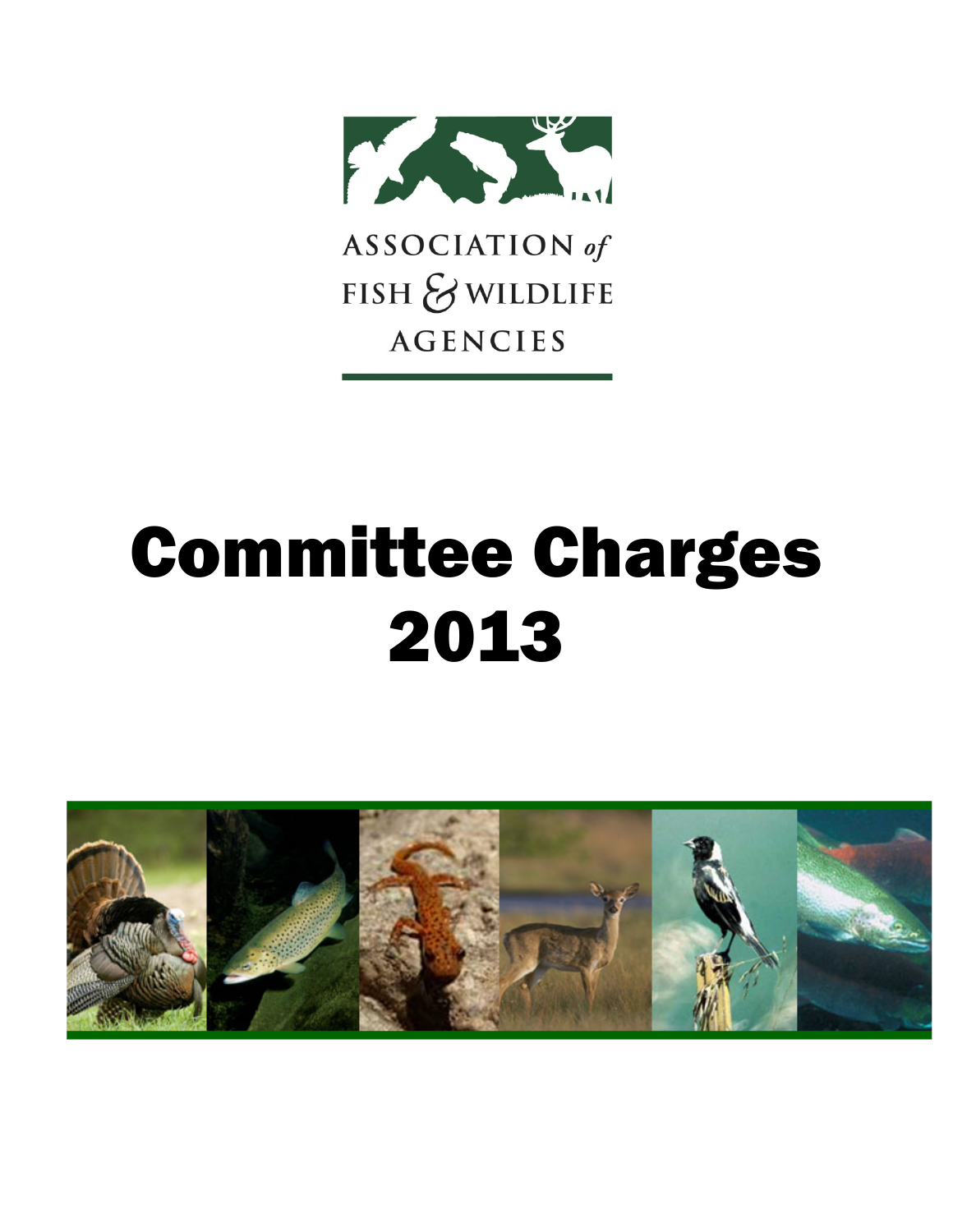# Committee Charges

# Agricultural Conservation Committee

 $\blacksquare$  Identify options to effect administrative policy changes and legislation to protect and restore fish and wildlife habitat including research necessary to document what is and has been happening to habitats as a result of increased demands for energy, food and fiber production and urban expansion as well as suggestions for various approaches toward dealing with such problems.

# Subcommittees and Working Groups:

Biofuels Working Group Conservation Compliance Working Group Conservation Effects Assessment Project (CEAP) Working Group Conservation Reserve Program (CRP) Working Group Conservation Stewardship Program (CSP) Working Group Environmental Quality Incentives Program (EQIP) Working Group Forestry Working Group Grassland Reserve Program Working Group Invasive Species Working Group Public Access Working Group Technical Service Providers Working Group Wetlands Reserve Program (WRP) Working Group Wildlife Habitats Incentive Program (WHIP) Working Group

# Angler and Boating Participation Committee

- Guide actions that maintain and enhance participation in angling, boating and other aquatic resource-based recreation including:
	- o Promoting policies that enhance aquatic-based recreational opportunities.
	- o Working with partners to identify barriers to participation and develop programs to overcome them.
	- o Facilitating the flow of information regarding trends in participation; benefit of enhancement programs; and costs of barriers to participation among partners, users and policy makers.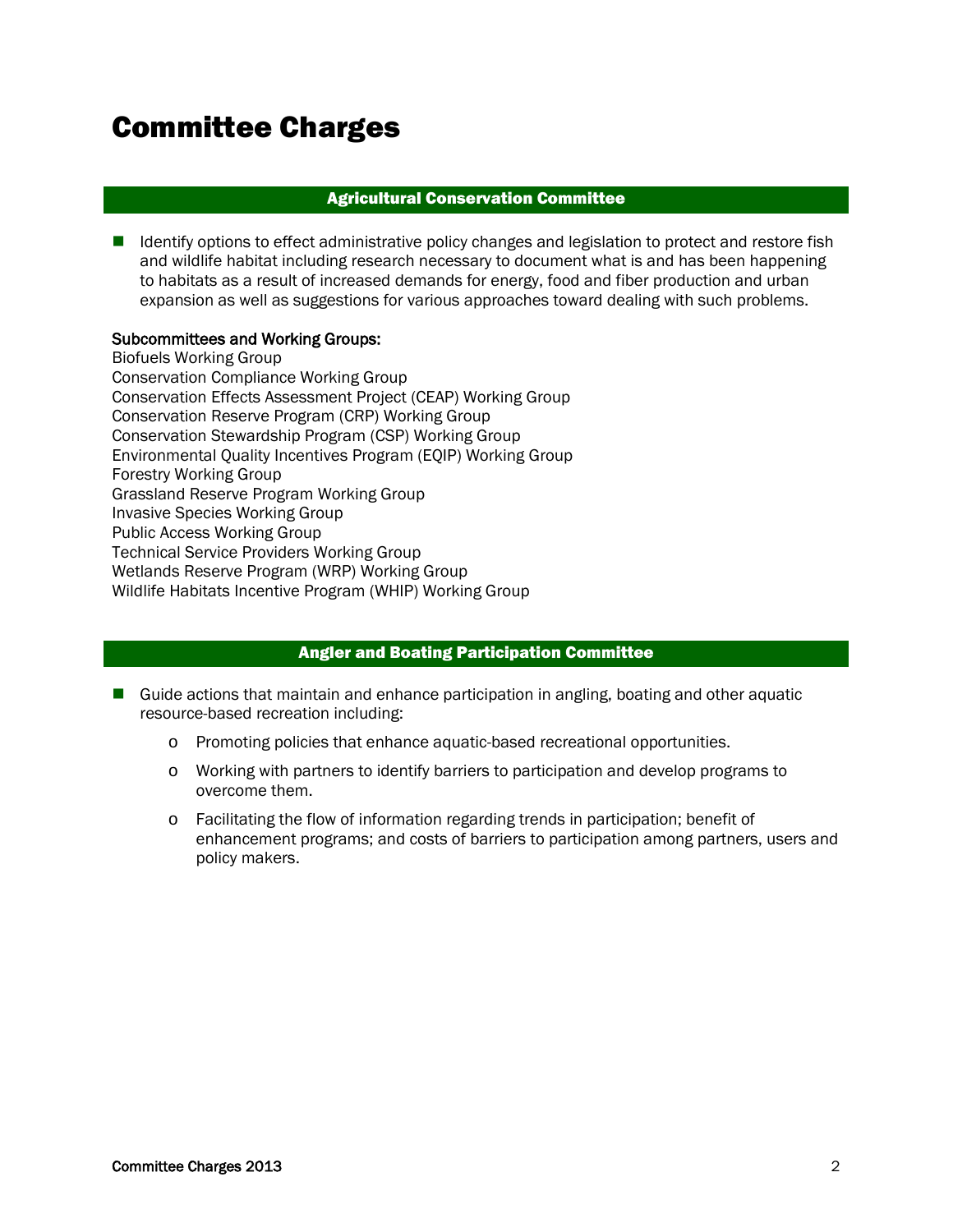# Annual Meeting/Awards/Nominating Committee

- Recommend the framework for the upcoming Annual Meeting program.
- Develop and present to the Executive Committee a list of nominees for the officers and vacant Executive Committee seats.
- $\blacksquare$  Propose time and place for future annual meeting sites.
- Select recipients of the Association's prestigious Annual Awards.

#### Subcommittees and Working Groups:

Awards Nominating Program Time and Place

# Audit Committee

- Conduct the audit of Association accounts and prepare a report to be presented at the September meeting.
- **Analyze the Association's budget projection periodically to provide suggestions on improving** financial management practices and on the investment of reserve funds.

# Bird Conservation Committee

- Keep the Association informed of developments affecting bird conservation.
- **Promote policies necessary to ensure the long-term conservation of bird populations and their** habitats, sustainable hunting and the public's ability to enjoy birds.
- Maintain coordination with federal agency and NGO partners and partners throughout the western hemisphere.
- Work closely with the flyway councils and the North American Bird Conservation Initiative.
- **Contribute to the activities and involvement of the International Relations Committee and other** groups regarding international issues that affect birds.

#### Subcommittees and Working Groups:

Migratory Shore and Upland Game Bird Working Group Partners in Flight/Shorebird/Waterbird Working Group Resident Game Bird Working Group Waterfowl Working Group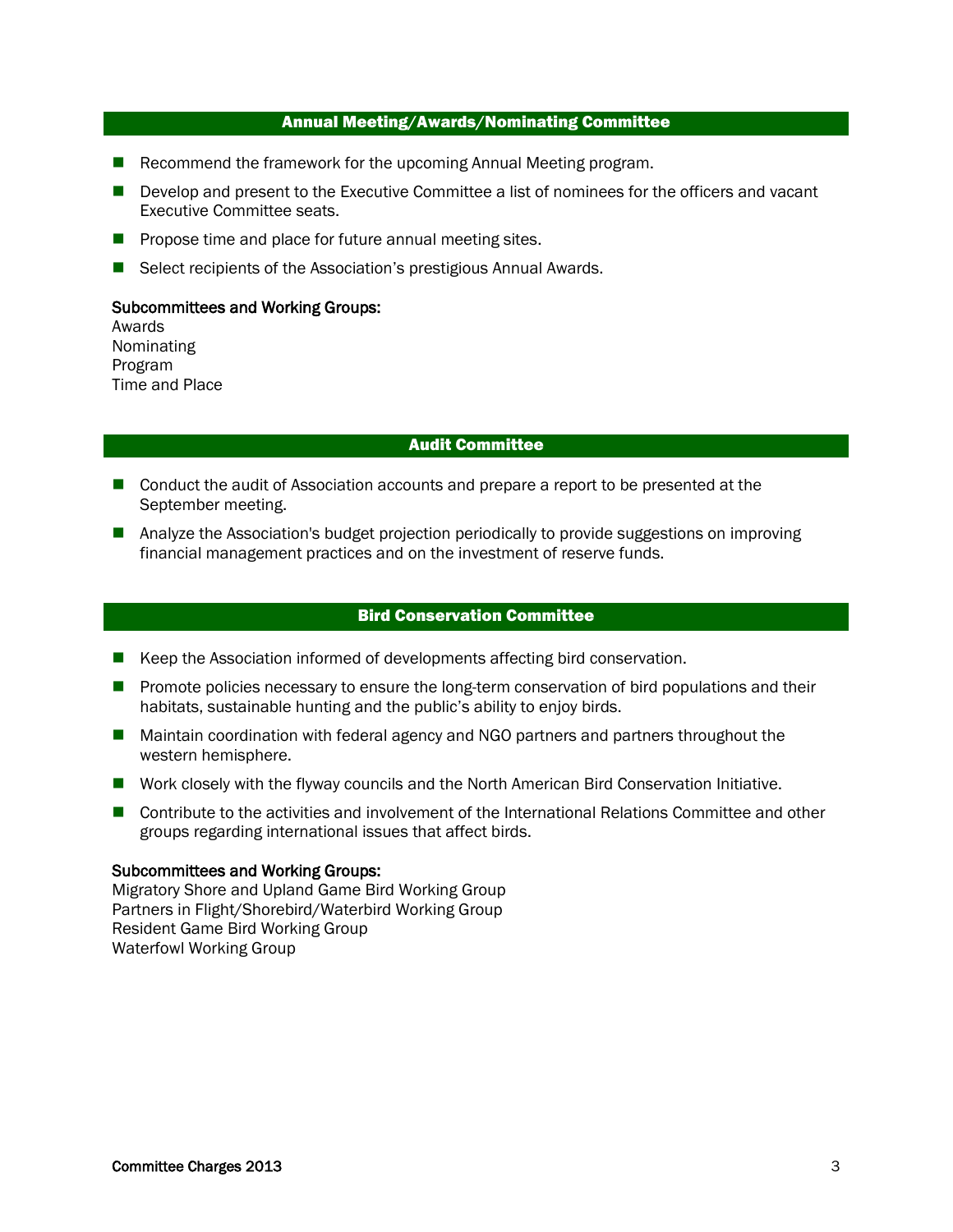#### Climate Change Committee

- Identify and address statutory changes needed at the federal level to effectively address and manage climate change impacts on fish and wildlife resources.
- Identify and actively advocate for new sources of funding to effectively respond to climate change issues.
- Conduct research and develop recommended approach for state agencies to incorporate climate change considerations in fish and wildlife conservation.

#### Subcommittees and Working Groups:

Climate Change/Wildlife Action Plan Working Group[\\*](#page-3-0)

# Education, Outreach and Diversity Committee

- Indentify critical outreach (communications and marketing) needs that address key issues identified by Association committees and membership.
- **Leverage member efforts to facilitate outreach initiatives on a national scale.**
- **Strengthen and unify conservation education efforts of Association members and partners.**
- **Promote diversity within our agency workforce and in the constituents we serve.**
- Coordinate continuing education programs for conservation professionals.
- **F** Foster networking and outreach partnerships among the growing field of wildlife viewing and nature tourism initiatives.

#### Subcommittees and Working Groups:

Diversity Working Group Education Working Group Outreach Working Group Wildlife Viewing & Nature Tourism Working Group

# Energy and Wildlife Policy

- Work cooperatively with public and private interests to adequately protect fish and wildlife resources and their habitats during energy exploration, development and production.
- Focus on energy development/generation in North America and its impacts on fish and wildlife resources and their landscape habitats at the state, province, territory, region and international levels.
- **Maintain an active liaison with federal and provincial agencies, tribal governments, industry and** energy research facilities to monitor, advise, review and coordinate energy-related issues including policy development, regulation development and any actions—which impact fish and wildlife resources as energy resources are developed.

<span id="page-3-0"></span>Joint work group between Climate Change and Teaming With Wildlife Committees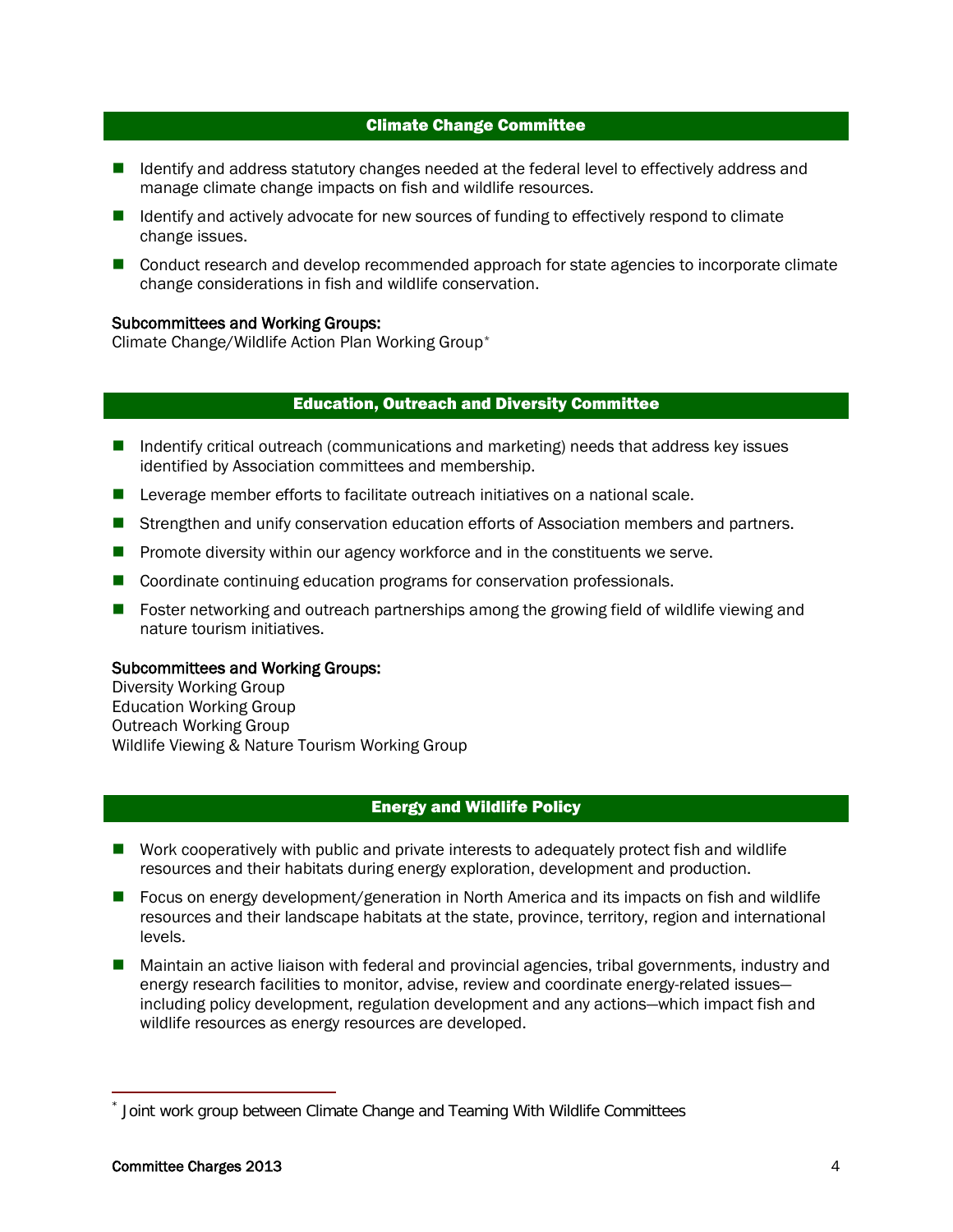- **Monitor federal programs and inform the state, provinces and territories via the Association** about any funding opportunities available to help these entities respond to federal energy-related activities in their jurisdiction.
- Make policy recommendations to the Association in a timely manner, as indicated by federal actions, planning processes, etc.
- Interact with other committees as appropriate to strengthen policy recommendations that come forward to the full Association on inter-related issues.

#### Subcommittees and Working Groups:

Coal Energy Subcommittee Onshore Oil & Gas and Oil Shale & Tar Sands Subcommittee Wind Energy & Transmission Subcommittee

#### Executive Committee

- **Determine all matters not especially provided for in the Association's Constitution and Bylaws** until specially passed upon at a regular meeting; employ and assign duties to the Executive Director and subordinate employees.
- **Approve annual budget of itemized estimated expenditures.**
- **Provide for payment of legitimate expenses incurred in behalf of the Association.**

# Federal and Tribal Relations Committee

- **Provide opportunity for discussion, deliberation and action with respect to fish and wildlife** conservation in the context of the three sovereign entities which have various jurisdictional authority over these resources: state fish and wildlife agencies, the USFWS and tribal governments.
- Coordinate effective delivery of stewardship and conservation of fish and wildlife resources.
- **Assure the appropriate jurisdictional relationship between the three sovereigns in legislative,** executive and treaty initiatives.

# Finance

- Recommends the operational budget for the coming year including:
	- o Review of current year's budget.
	- o Review of coming year's budget recommendations.
	- o Review recommendations for assessments for the coming year.
- **Provides oversight and deliberation on reserve and investment policies and activities, including:** 
	- o Review the reserve policy at least annually.
	- o Makes recommendations to the Executive Committee for use of funds from either the contingency or long-term reserves for any needs of the Association.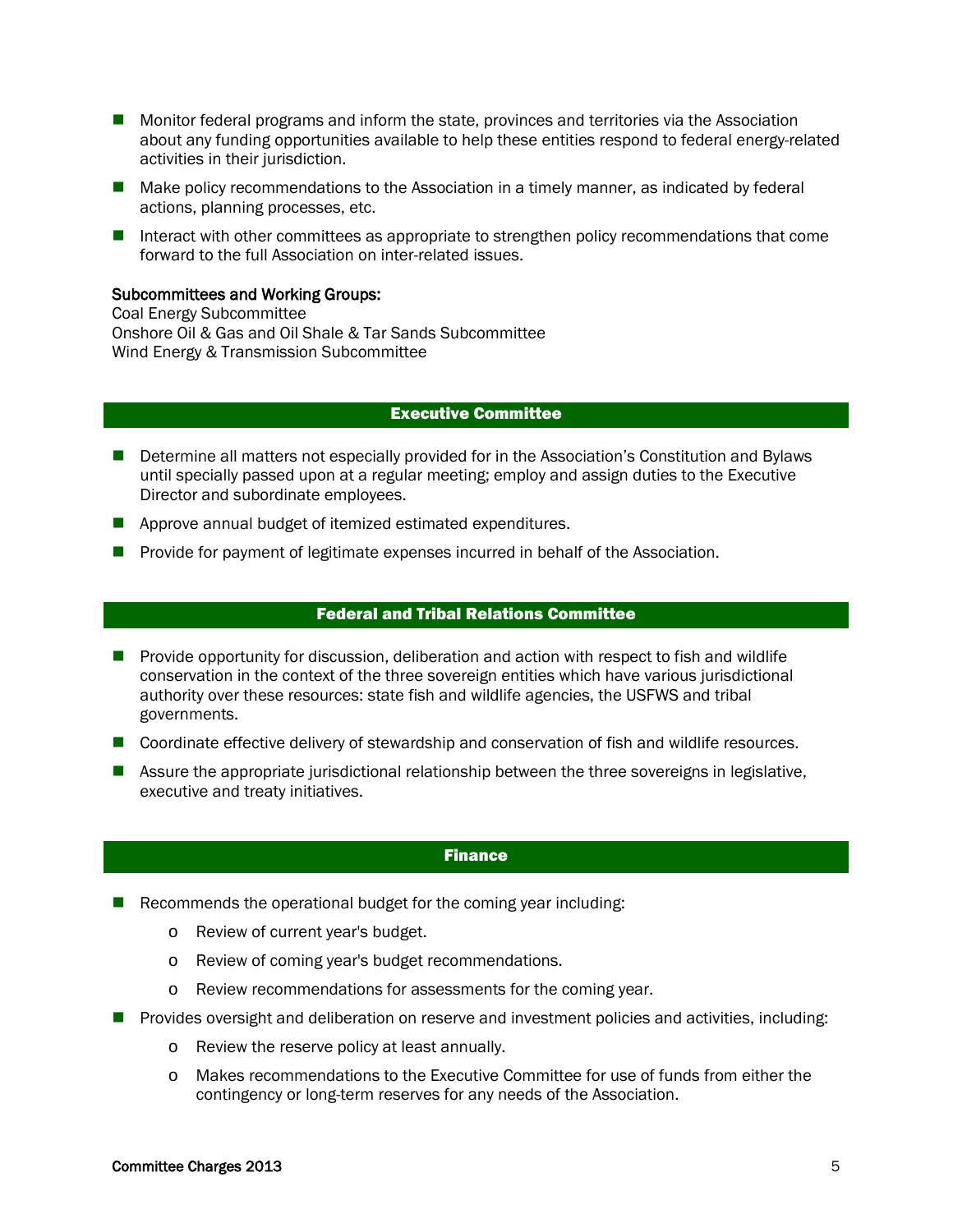- o Review quarterly investment reports and evaluates the portfolio(s) over at least a three year period, making recommendations to the Executive Committee regarding the portfolio.
- o Deliberates and offers recommendations to the Executive Committee regarding the Investment Account, the Investment Policy Statement, and the Association's Reserve **Policy**
- o Performs such tasks as outlined in the Investment Policy Statement and keeps the Executive Committee informed of progress on all such tasks.
- o Terminate an Investment Management Consultant(s) for reasons detailed in the Investment Policy Statement.

# Fish and Wildlife Health Committee

- **Provide expert advice and counsel to the members of the Association and its officers on fish and** wildlife health matters.
- **Monitor and evaluate state and federal animal health legislation and administrative actions in** terms of their potential impacts on fish and wildlife resources.
- **Maintain a close relationship with appropriate officials of the U.S. Departments of Agriculture and** Interior to assure that the interests of fish and wildlife management are taken into account in any emergency animal disease control program.

#### Subcommittees and Working Groups:

Lead and Fish and Wildlife Health Working Group White Nose Syndrome in Bats Working Group

# Fish and Wildlife Trust Funds Committee

- Guide the actions of the Association to maintain and enhance funding for fish and wildlife agencies derived from the Sport Fish Restoration and Wildlife Restoration programs and related Federal Assistance programs which includes:
	- o Promoting policies and procedures for efficient and effective administration of federal assistance funds.
	- o Improving system accountability.
- Demonstrate success stories; and facilitate timely and accurate accumulation and flow of funds.

#### Subcommittees and Working Groups:

Federal Assistance Working Group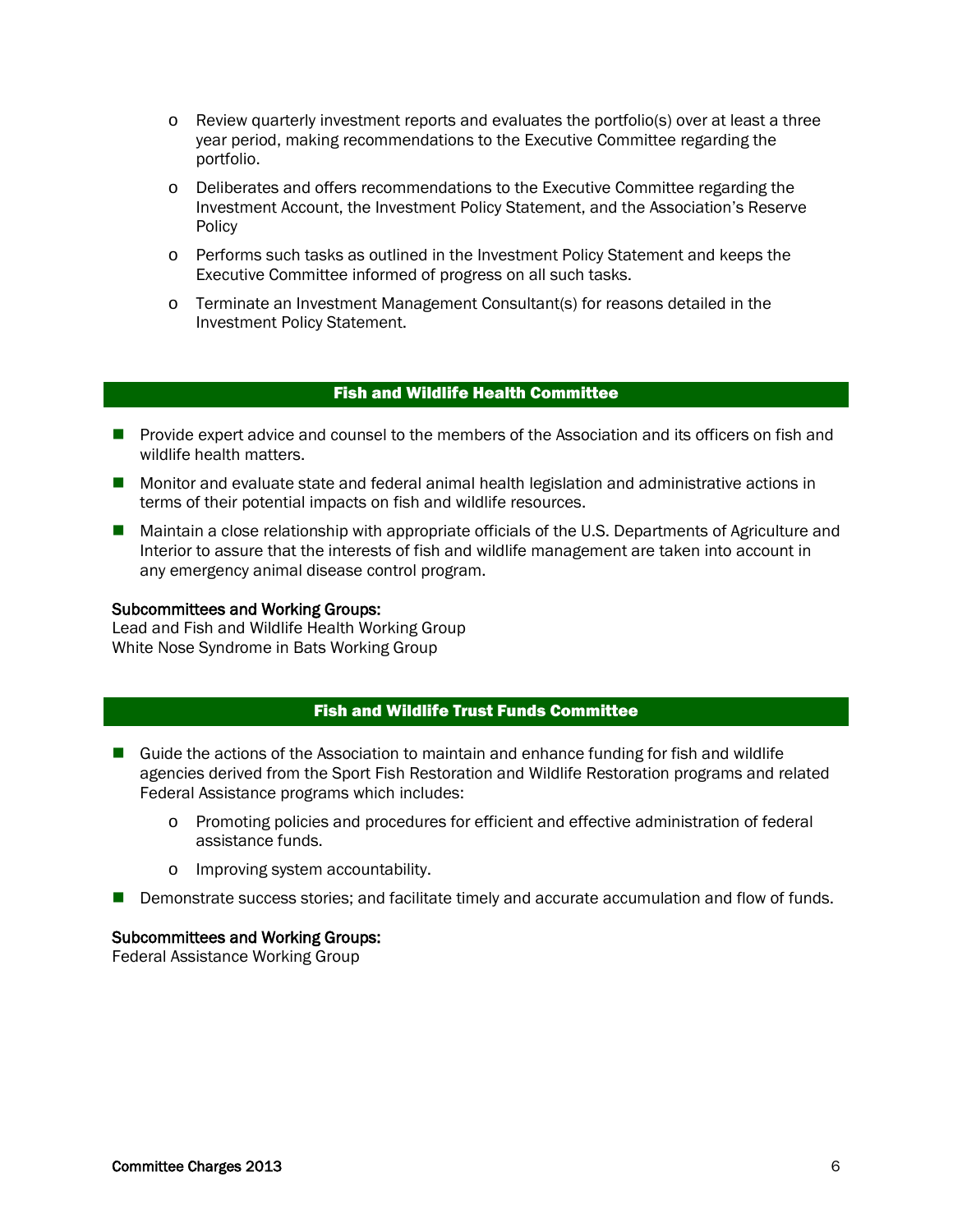#### Fisheries and Water Resources Policy Committee

- Discuss, develop and recommend Association positions related to:
	- o Federal laws, regulations and policies concerning water uses, aquatic habitat conservation, fisheries resources and related funding for such programs.
	- o Fisheries management practices and emerging issues (e.g. climate change) for both freshwater and marine resources.

#### Subcommittees and Working Groups:

Drug Approval Working Group Natural Resource Damages Working Group

#### Hunting and Shooting Sports Participation Committee

- Identify emerging needs, challenges and opportunities and provide recommendations relative to hunter education, shooting range development and the shooting sports, including archery, in North America.
- Coordinate and collaborate with government, non-governmental organization, industry partners and other Association Committees.

#### International Relations Committee

- Develop Association positions on all appropriate international matters including agreements, treaties, conventions, regulations and the activities of IUCN and its more active affiliates.
- **Develop relations with Central and South American nations, further Canadian and Mexican** involvement and explore contact with nation's outside the northern hemisphere.
- **Monitor potential developments on the Convention on the Conservation of Migratory Species of** Wild Animals, especially any efforts to have the U.S. become a signatory party.

#### Subcommittees and Working Groups:

Federal/State CITES Working Group

#### Invasive Species Committee

- **Provide a national forum for coordinated action among state and federal agencies.**
- **Provide a foundation for development of a strategic Association invasive species plan including** prioritizing invasive species threats and suggesting a framework for cooperation among agencies and other partners to engage the invasive species challenge.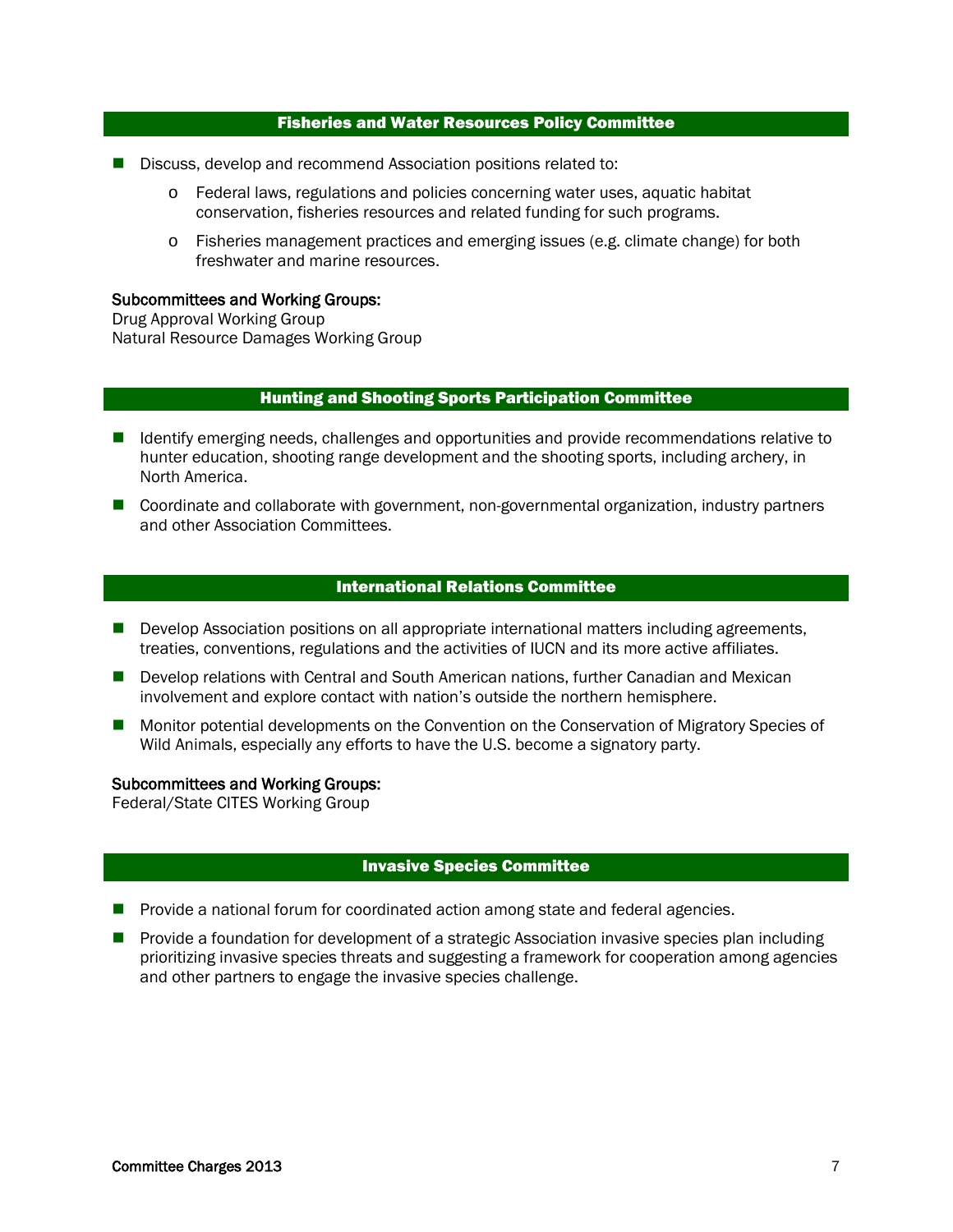#### Law Enforcement Committee

- **Promote professionalism among fish and wildlife law enforcement officers.**
- **Present reports on issues and trends in conservation enforcement.**
- **Increase recognition of law enforcement as a profession by other conservation organizations and** the general public.
- **Provide recommendations on how to improve the public relations of conservation officers for the** purpose increasing positive public support.

#### Subcommittees and Working Groups:

Interstate Wildlife Violator Compact

#### Leadership & Professional Development

- **E** Create tools and programs to help state fish and wildlife agencies nurture a new generation of leaders prepared to address current and future conservation needs in their state, region and nationwide including directing the Management Assistance Team.
- **Provide training and consulting to states through a Leadership Development Initiative.**
- Disseminate leadership development best practices.
- Coordinate with the National Conservation Leadership Institute.

# Legal Committee

- **A** Advise the Executive Committee and the Association's Legal Counsel on legal matters which they believe are deserving of the expenditure of time, effort and money.
- **E** Evaluate requests for the Association to enter into legal actions with the potential for national significance.

#### Legislative and Federal Budget Committee

- Identify and evaluate bills and policy issues coming before the U.S. Congress having the potential for affecting the needs, interests, role and authority of the Association members.
- Develop and recommend positions on such measures.
- Develop recommendations on the budgets of the federal resource agencies.
- Explore ways of working with Canada and Mexico on significant legislation.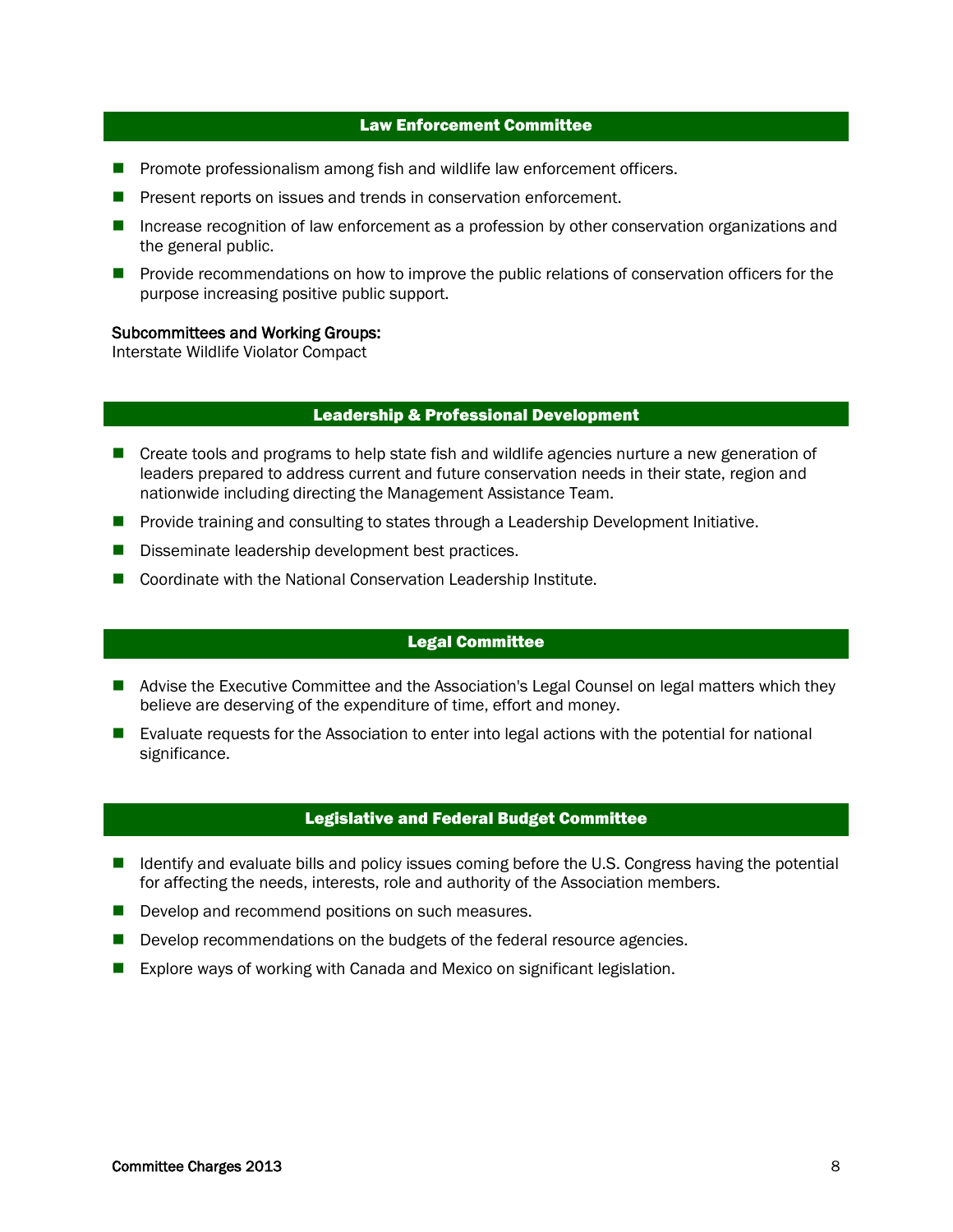#### National Grants Committee

- Oversee the Multistate Conservation Grant Program.
- **E** Evaluate and recommend annually the National Conservation Needs (NCNs) used to establish the states' priorities for the upcoming grant cycle in March.
- Solicit grant proposals and oversee the review process.
- Select projects annually addressing the NCNs in September.

#### Ocean Resources Policy Committee

- The Ocean Resources Policy Committee identifies and recommends AFWA's positions on issues concerning our nation's ocean and coastal fish and wildlife resources.
- $\blacksquare$  Issues include marine fisheries and habitat issues. They also include coastal management issues and the marine and coastal sciences as they affect species and their habitats managed by state fish and wildlife agencies.
- The committee serves as a forum for discussions on issues shared by the states and provinces and their U.S. and Canadian federal partners and non-governmental organizations and industry partners.
- The committee supports the development of the science, monitoring, and management needed to ensure the sustainability of our nation's living marine resources and their habitats for the use and enjoyment of the public.

#### Resolutions Committee

- Review resolutions from Association committees.
- $\blacksquare$  Develop resolutions from other appropriate sources.
- Determine which resolutions should be presented to the membership for adoption.

# Science and Research Committee

- Keep the Association informed of the ecological research and information needs of the states.
- **Manage a process for prioritizing and addressing those needs through a variety of mechanisms,** including enhanced federal-state partnerships.
- Develop an action plan to initiate new research needed to address priorities articulated by states.
- **Exaluate the progress/findings of research efforts and disseminate information to managers and** decision-makers.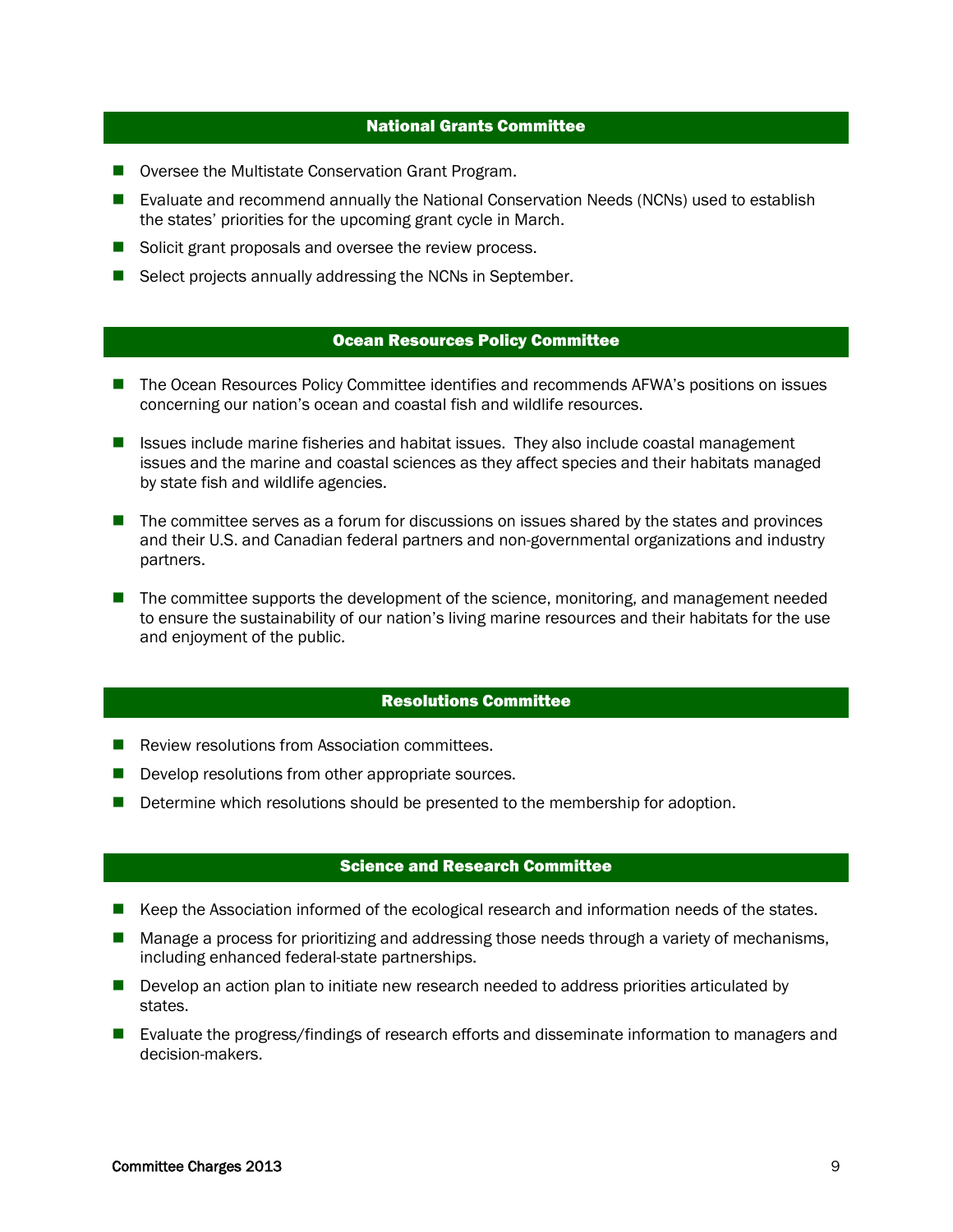# Sustainable Use of Wildlife Committee

**Advocate the North American Model of Fish and Wildlife Conservation and promote the** sustainable use of fish and wildlife resources at the international level.

#### Subcommittees and Working Groups:

Furbearer Conservation Technical Working Group

# Teaming with Wildlife

- Advocate for long-term dedicated funding and annual appropriations for the conservation of atrisk fish and wildlife, nature-based recreation and conservation education.
- Support development, implementation and revision of State Wildlife Action Plans.
- **Build, support and coordinate the national Teaming with Wildlife coalition.**

#### Subcommittees and Working Groups:

Climate Change/Wildlife Action Plan Working Group\* Effectiveness Measures Working Group

# Technology & Data

■ To assist state fish and wildlife agencies with the evaluation of new and emerging technology (e.g., mobile applications), social media, and data management systems and to provide guidance or recommendations for using these applications to sell licenses, collect harvest data, disseminate information, and build customer relationships.

# Threatened and Endangered Species Policy Committee

- **Review procedural or categorical problems affecting threatened and endangered species listings** and de-listing and critical habitat proposals as reported in the Federal Register and suggest appropriate action.
- Keep abreast of legislative proposals and oversight hearings and recommend Association involvement.
- **Maintain active liaison with appropriate federal agency offices, the conservation community,** states and regional associations.
- Serve as the subject matter and support group on endangered species that are covered by CITES or other international arrangements.

#### Subcommittees and Working Groups:

ESA and Climate Change Working Group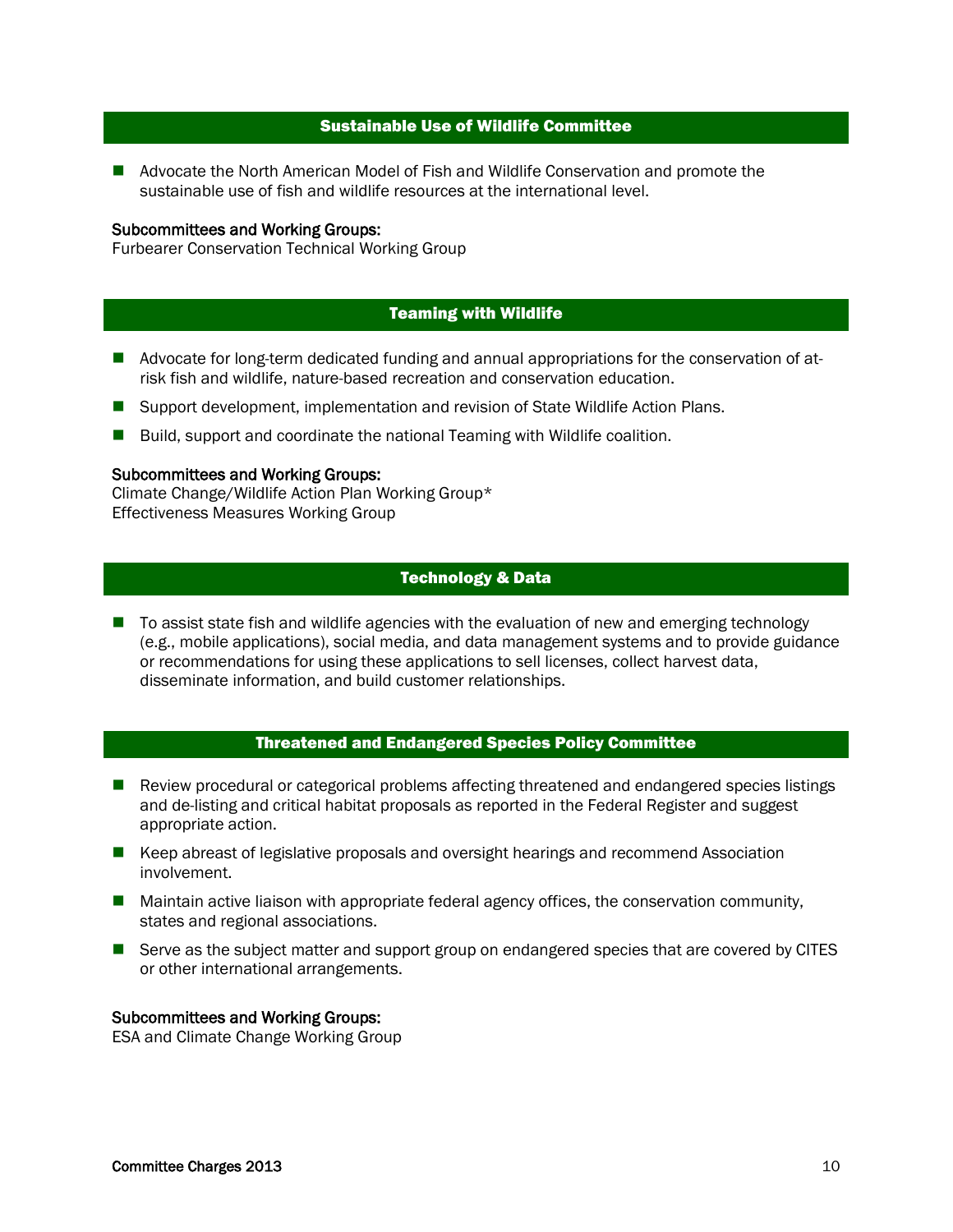#### Wildlife Resource Policy Committee

- Discuss, develop and recommend Association positions related to:
	- o Federal laws, regulations and policies concerning habitat conservation, wildlife resources and related funding for such programs.
	- o Wildlife management practices including those concerned with problem or nuisance wildlife, and emerging issues (e.g., commercial trade).
- Stay abreast of threatened and endangered species wildlife issues, state legislation pertaining to wildlife management and wildlife diversity funding initiatives.

#### Subcommittees and Working Groups:

Amphibian and Reptile Subcommittee Human/Wildlife Conflict Working Group Federal Lands Access Working Group

# President's Task Forces & Work Groups

# National Survey Technical Work Group

■ To examine the technical aspects of the National Survey in an effort to save money while maintaining quality.

# President's Task Force on State Authority

■ This President's Task Force will develop a white paper on state authority for fish and wildlife management, in relation to federal authority, with due consideration to approved federal policy, enacted legislation, and judicial action. This white paper may offer recommendations for future Association action. The paper will be completed in time for discussion at the March 2013 North American Wildlife and Natural Resources Conference.

# Past Presidents' Work Group

The Past Presidents' Work Group is composed exclusively of persons who have served as President of the Association. The purposes of the committee are:

- (1) To reinforce the Association of Fish and Wildlife Agencies; and
- (2) To serve in an advisory role to the Executive Committee, and
- (3) Preserve the institutional knowledge vital to the continuation of AFWA.

The Past Presidents' Committee provides the opportunity for former presidents of the Association to contribute their experience and knowledge for the betterment of the Association.